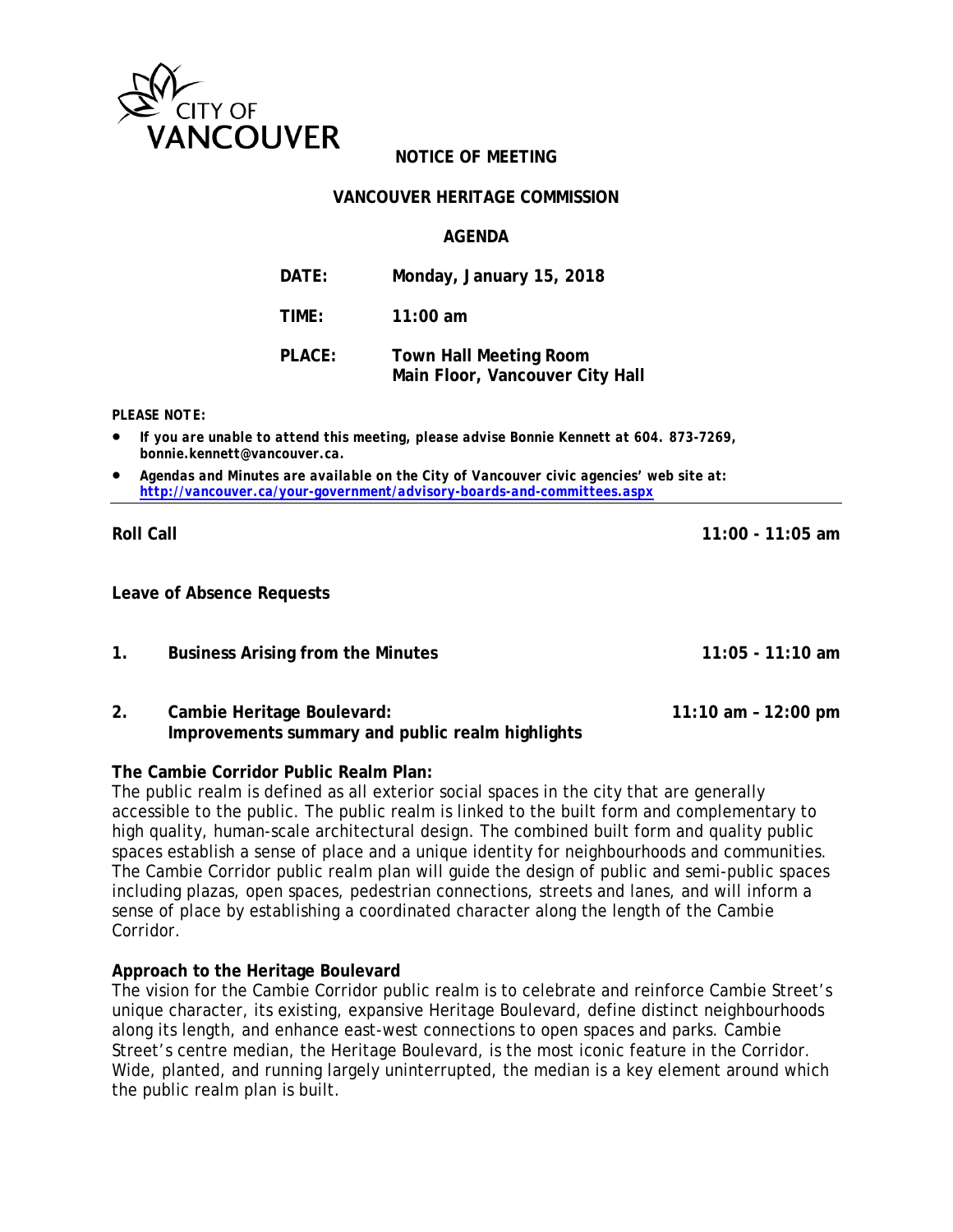Improvements to the Heritage Boulevard, detailed in the public realm plan, will strengthen the unique character of the neighbourhoods the Boulevard passes through and celebrate its status as a heritage icon in the city.

## **The Heritage Boulevard**

The Heritage Boulevard is a key feature that distinguishes the Cambie Corridor. This wide landscaped median—extending from King Edward Ave in the north to Marine Drive in the south—has played an important role in creating a pleasure drive experience when entering Vancouver from the South. As the Corridor transforms from a car-oriented environment to a more walkable urban place, the Heritage Boulevard will continue to play an important role in defining neighbourhood character.

The Heritage Boulevard's creation is rooted in the 1920s and 1930s, when the newfound freedom of movement provided by the automobile led to the pleasure drive movement. Parkways and pleasure drives that combined recreational motoring with regular traffic movement were developed throughout North America.

In 1930, engineer Harland Bartholomew produced a grand master plan for the City of Vancouver, in which he envisioned Cambie Street as a picturesque and extensive pleasure drive within the City. A landscaped centre median was a primary component of his vision. Construction of the pleasure drive began shortly after the plan was produced. Harland Bartholomew's vision was fully realized in 1958 with the final extension of Cambie Street south of W 59th Avenue.

The centre median, which consists of diverse deciduous and coniferous plantings, is now known as the Heritage Boulevard following its designation as a municipal heritage site in 1993. A boulevard planting plan was developed in 1996 and resulted in a substantial number of new plantings that enhanced the boulevard and led to its current appearance.

As the Cambie Corridor grows and evolves, the preservation and enhancement of the iconic Heritage Boulevard becomes paramount.

Today, as residents move along the Corridor, they pass through four neighbourhoods that contain sections of the Heritage Boulevard:

- Queen Elizabeth Park: King Edward Ave to 39th Ave
- Oakridge Centre: 39th Ave to 49th Ave
- Langara: 49th Ave to 59th Ave
- Marpole: 59th Ave to Marine Drive

While each neighbourhood maintains the common theme of the Boulevard, they simultaneously offer a unique character that relates to their local and surrounding environment. Careful and considerate improvements will strengthen the character of each neighbourhood and contribute to the Boulevard's status as a celebrated heritage icon. Retention of mature trees and the addition of new, compatible plantings will improve the aesthetic appeal and ecological resiliency of the Boulevard, while simultaneously preserving its common elements that provide a sense of continuity along Cambie Street. Public realm enhancements, such as places of refuge and pedestrian crossings, will allow visitors to fully appreciate the Heritage Boulevard and the Cambie Street public realm.

This vision will be achieved through a comprehensive planting strategy outlined in Section 3.7.5 that provides planting character and spot improvements for the Boulevard. Tree and understory planting will define the character of the neighbourhoods, while spot improvements